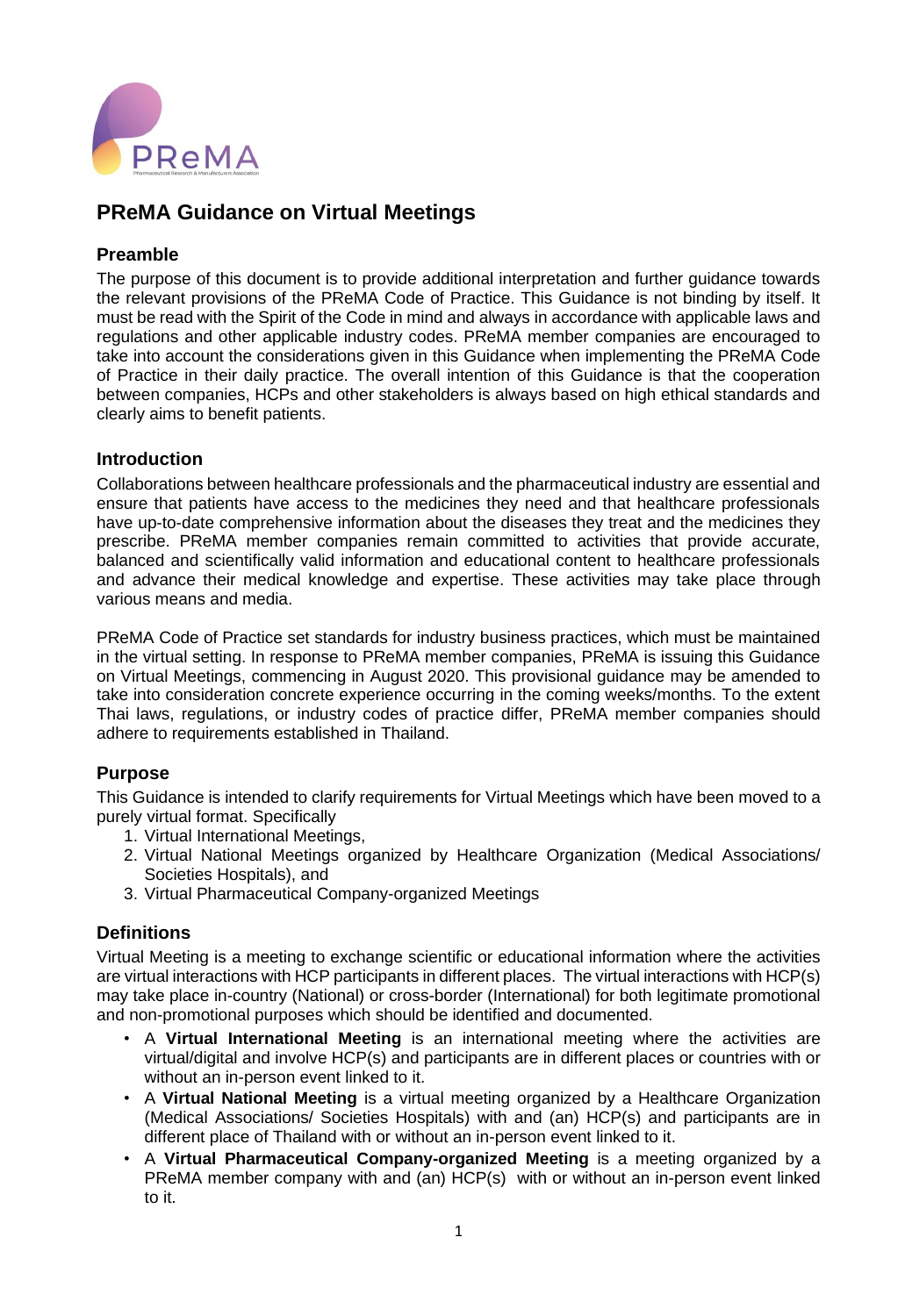- **A Virtual Exhibition Booth/Exhibition** is an area in the context of a virtual meeting where pharmaceutical companies (and other organizations) can virtually display their product materials to delegates in the commercial booth and/or their scientific material in the virtual medical exhibition space.
- **A Healthcare Professional (HCP)** means any member of the medical, dental, pharmacy or nursing professions or any other person who in the course of his or her professional activities may prescribe, recommend, purchase, supply, or administer a pharmaceutical product and those as defined under current Drugs Act, in context of PReMA code, including government officers who review and approve pharmaceutical products
- **Healthcare Organization (HCO)** means an entity that provides healthcare, which is not an individual Healthcare Professional, but may be a group of Healthcare Professionals. Examples are hospitals, clinics, medical schools or universities, group practices, laboratories, including medical society who is independent association of medical or scientific professionals organized to promote medical or scientific knowledge and advances.

# **Scope**

The Guidance is intended to cover the activities organized by PReMA member companies or hosted by healthcare organizations and supported by PReMA member companies in 3 areas as follows:

- 1. Support of virtual meetings, and symposium
- 2. Support of materials used before and during virtual congresses, meetings, and symposium
- 3. Support of virtual exhibition booth
- 4. Meals & refreshment during virtual meetings and symposium

### **1. Support of virtual meetings, and symposium**

*Article 7.2 and Article 7.3 of the PReMA Code of Practice*

- A support of virtual meetings and symposium organized either by companies directly or by third parties, providing funding to assist in the medical education of HCPs, sponsorships to medical societies organizing events, hiring of exhibition space, support of speakers, etc. These activities are covered by PReMA Code of Practice. The requirements were originally drafted for in-person meetings but apply similarly to virtual meetings.
- The prime reason for attendees to participate in such meetings should be the scientific or educational value. In determining whether to support a virtual event, consideration should be given to the educational program, overall cost, nature of the audience, and cybersecurity and privacy arrangements.
- PReMA member companies might find it helpful to clearly document the reasons as to why they decide to support a virtual meeting, and symposium.
- PReMA member companies (with the support of the third party organizing the virtual meetings and symposium) implement processes to ensure that the HCO's virtual platforms enable to categorize the participants (HCPs/Non-HCPs), e.g. via a pop-up asking the participant to confirm his/her status.

## **2. Support of materials used before and during virtual meetings, and symposium**

*Article 4, Article 5, and Article 6 of the PReMA Code of Practice*

- The electronic communication tools are referring to emails and mobile application such as LINE, WhatsApp, Messenger, etc.
- All materials used before and during virtual meetings and symposium can be exhibited and provided to HCPs via electronic tools only when they are complied with or approved by the FDA, in terms of the content and distribution in electronic channel.
- The company should establish a process and control to
	- − verify HCP personal data to ensure that such materials will be provided to the specific recipient (targeted HCP).
	- − obtain consent or permission from the recipient before sending such materials.